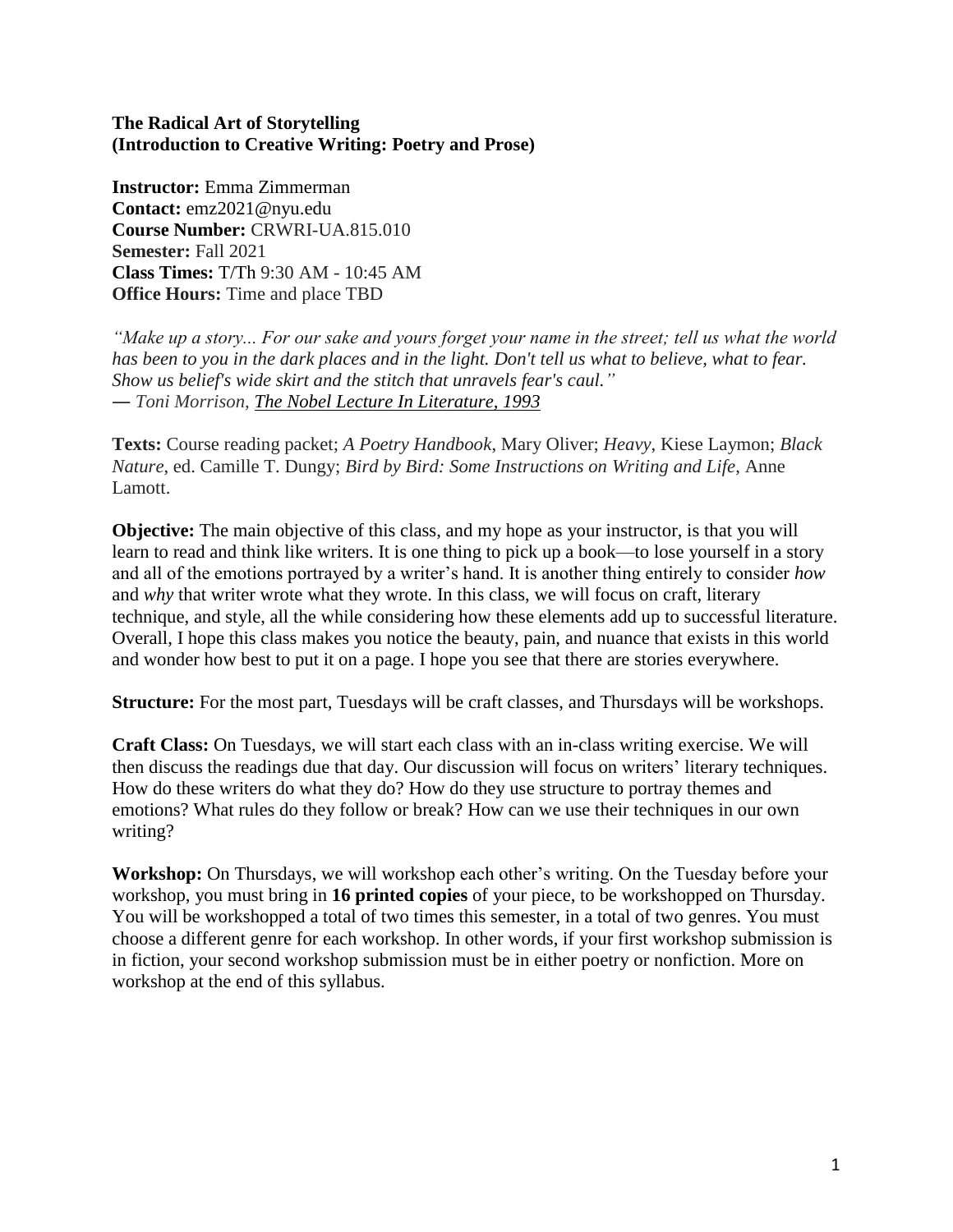## **COURSE EXPECTATIONS**

**Attendance: 20%** Your presence—both physical and mental—is paramount to your success in this class and the rapport we hope to build in this space. More than one unexcused absence will result in a reduction in your letter grade (example: A- to B+). We have a mere hour and fifteen minutes together, and yet, there is so much to do! It is important that you are on time to class. More than three instances of lateness will count as an unexcused absence.

**Class Participation and Workshop Critiques: 20%** For each workshop, you will mark up your classmates' submissions. You will also write a critique of each submission (at least 2 paragraphs). You will consider, how does this writer use literary techniques and structure to convey meaning? What is successful? What is less successful? Please arrive with 2 copies of your written critique, one for the writer, and one for me.

**Submissions: 20%** Every Tuesday before your Thursday workshop, you will bring in 16 copies of your workshop submission, for your classmates and me. Workshop is the crux of the class, so I hope you take these seriously while using them as a time to learn and practice new literary techniques! More on workshop at the end of this syllabus.

**Reading Responses: 10%** Every Tuesday, you will write a 1-2 paragraph journal response to the readings. These responses may be hand-written or typed. In this response, you may answer one of two questions. 1. How does a writer use literary techniques to portray meaning? 2. How do the literary techniques compare or contrast between two of the readings? At the end of the semester, you will turn in all of your reading responses, bound together in some way.

**Final Portfolio 30%:** Your final portfolio will include your two submissions, revised versions of each submission, and a third submission. The revised versions will take into account my comments and the comments of your peers. The third piece can be in any genre (poetry, fiction, or nonfiction). It may build on an in-class writing exercise or be something entirely new. Your final portfolio must be bound together in some way: binder, folder, paper clips, shoelace, what have you.

**Office Hours:** I encourage you to meet with me during office hours at least once during the semester. Send me an email to secure an appointment time, although you are welcome to just drop by.

**Electronics in class:** Electronics are not allowed in class. Please keep phones, tablets, laptops, *etc.* away during class. In the rare case that electronics may be used for an in-class exercise, I will let you know.

**A note on plagiarism:** Don't do it. Don't even think about it. If you turn in work that you did not complete, you will receive a failing grade for the course. You will also meet with a higher academic authority and be subject to NYU's academic policy. Beyond the formal ramifications, plagiarism is cheap. The type of person who cheats is not the type of person you want to be, nor the type of person I want for you to be.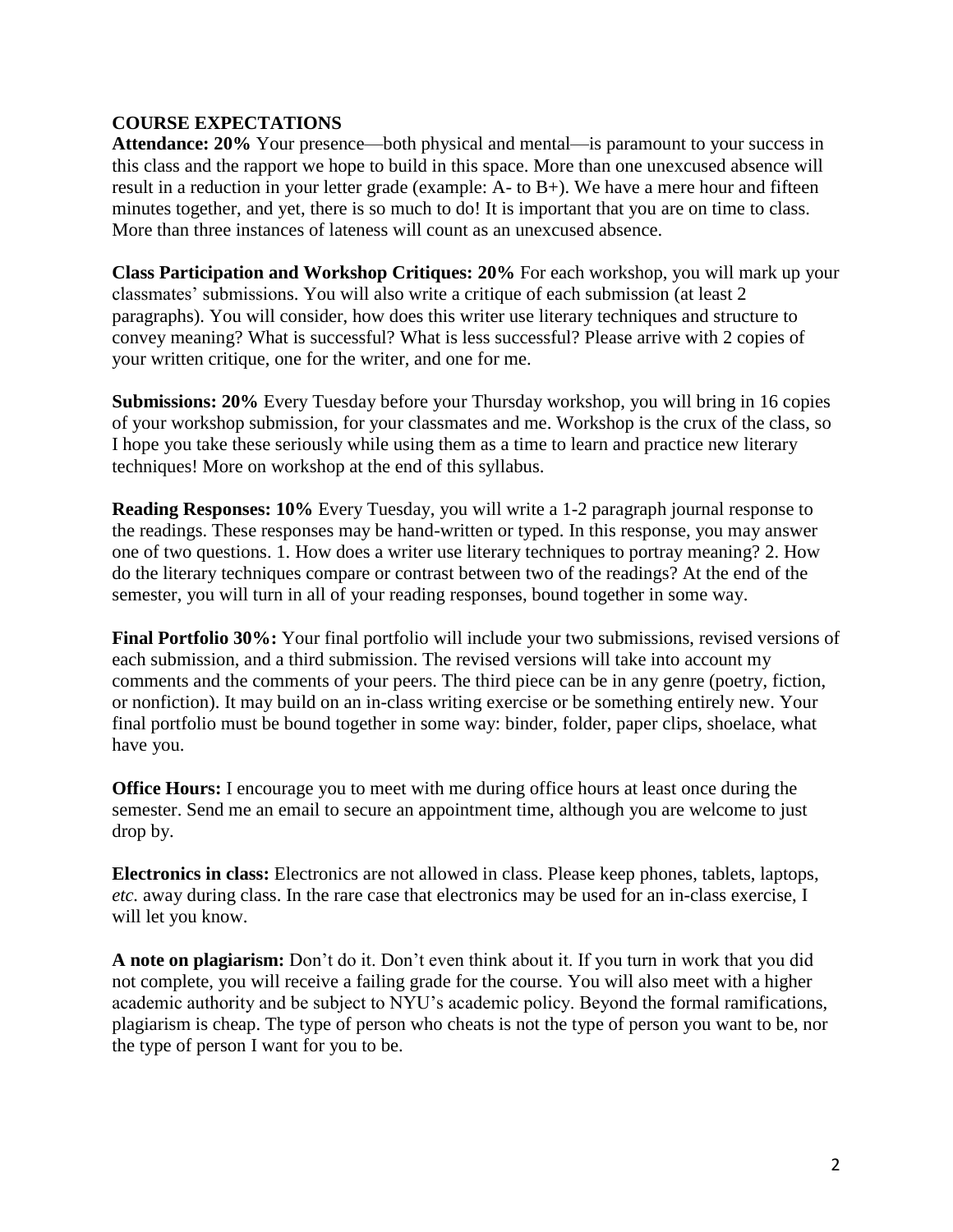#### **Disability Disclosure Statement**

Academic accommodations are available to any student with a chronic, psychological, visual, mobility, learning disability, or who is deaf or hard of hearing. Students should please register with the Moses Center for Students with Disabilities at 212-998-4980.

NYU's Henry and Lucy Moses Center for Students with Disabilities 726 Broadway, 2nd Floor New York, NY 10003-6675 Telephone: 212-998-4980 Voice/TTY Fax: 212-995-4114 Web site: <http://www.nyu.edu/csd>

#### **Student Wellness Policy**

Unless we see explicit evidence in workshop that the speaker of a work is the writer themselves, we assume the speaker is fictional. However, certain content relating to murder, depression, suicide, sexual assault, or severe mental distress, such as seems to be a possible cry for help, will likely prompt the instructor's attention.

Please send an email putting this work in context before submitting work, especially for workshop, that may be interpreted as such. If you do feel you need someone to talk to at any point in the semester, please feel safe to reach out to me and I can guide you to the NYU Wellness Center.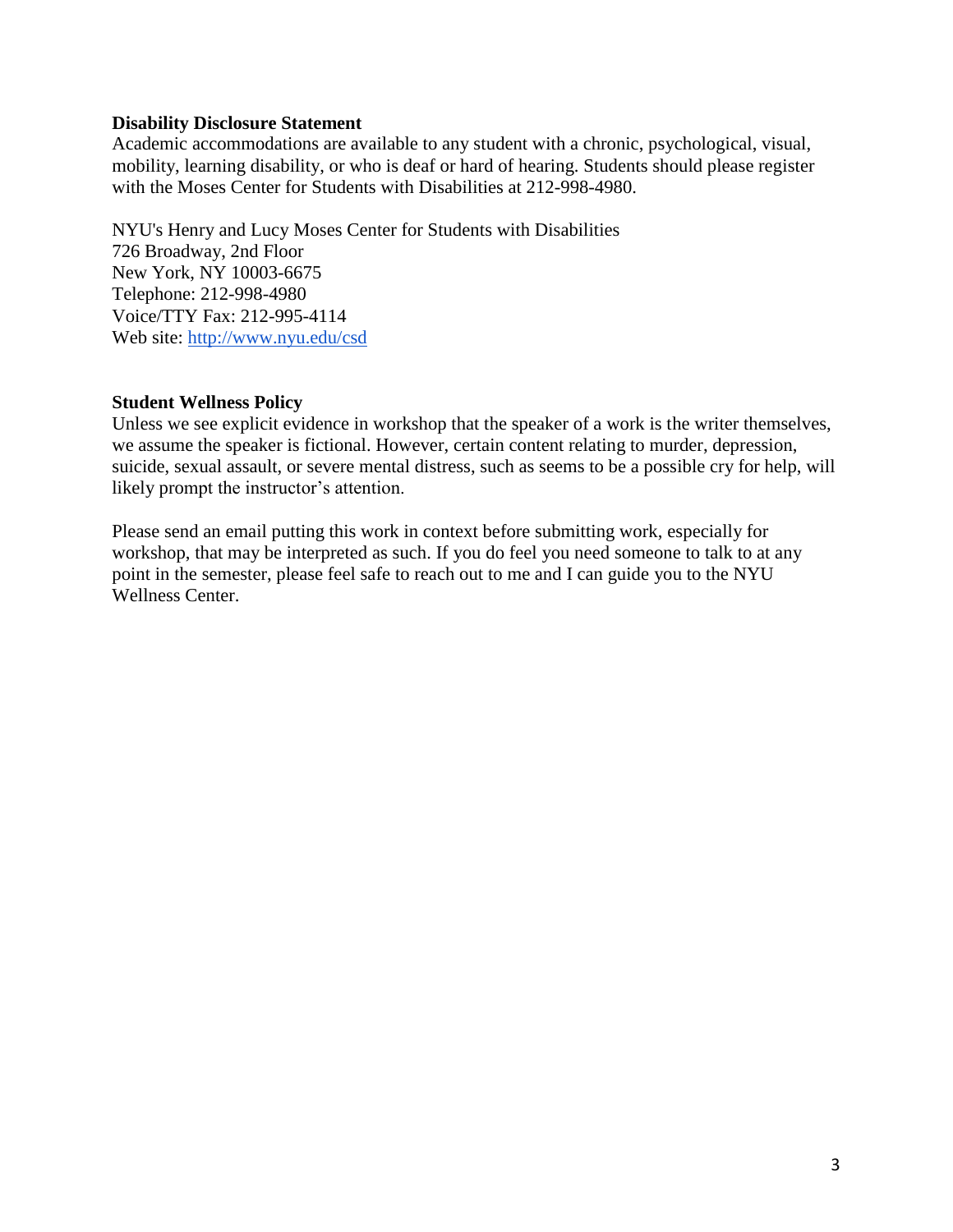*"There is no greater agony than bearing an untold story inside you." -[-Maya Angelou,](http://mayaangelou.com/) poet, memoirist, and civil rights activist*

# **Schedule**

| Thursday, September 2 <sup>nd</sup>  | Welcome!                                                                                                                                                                                                                                                                                                                                                          |
|--------------------------------------|-------------------------------------------------------------------------------------------------------------------------------------------------------------------------------------------------------------------------------------------------------------------------------------------------------------------------------------------------------------------|
|                                      | Introductions, syllabus review, workshop schedule, in-class<br>writing exercise                                                                                                                                                                                                                                                                                   |
| Tuesday, September 6 <sup>th</sup>   | Craft of Poetry: stanzas, lines, and rhymes                                                                                                                                                                                                                                                                                                                       |
|                                      | Reading Due: Selections from A Poetry Handbook, Mary<br>Oliver; "Theme for English B," Langston Hughes (packet);<br>"Harlem," Langston Hughes (packet); "Do not go gentle<br>into that good night," Dylan Thomas (packet); "Wild nights<br>- Wild nights," Emily Dickinson (packet); "We Real<br>Cool," Gwendolyn Brooks (packet).                                |
| Thursday, September 9 <sup>th</sup>  | Craft of Poetry: forms                                                                                                                                                                                                                                                                                                                                            |
|                                      | Reading Due: Handout on sonnet, sestina, and villanelle<br>(packet); Shall I Compare Thee to a Summers' Day?,<br>William Shakespeare (packet); Sonnet, Billy Collins<br>(packet); One Art, Elizabeth Bishop (packet); Mad Girl's<br>Love Song, Sylvia Plath (packet); sestina for a black girl<br>who does not know how to braid hair, Raych Jackson<br>(packet). |
| Tuesday, September 14 <sup>th</sup>  | Craft of Fiction                                                                                                                                                                                                                                                                                                                                                  |
|                                      | Reading Due: Selection from Writing Fiction, Janet<br>Burroway (packet); "Cat Person," Kristen Roupenian<br>(packet); "Cell One," Ngozie Adichie (packet).                                                                                                                                                                                                        |
| Thursday, September 16 <sup>th</sup> | Craft of Creative Nonfiction                                                                                                                                                                                                                                                                                                                                      |
|                                      | Reading due: Selection from Creating Nonfiction: A Guide<br>and Anthology, Becky Bradway and Doug Hesse, page 3-<br>32 (packet); "Pain Scale," Eula Biss (packet); "Consider                                                                                                                                                                                      |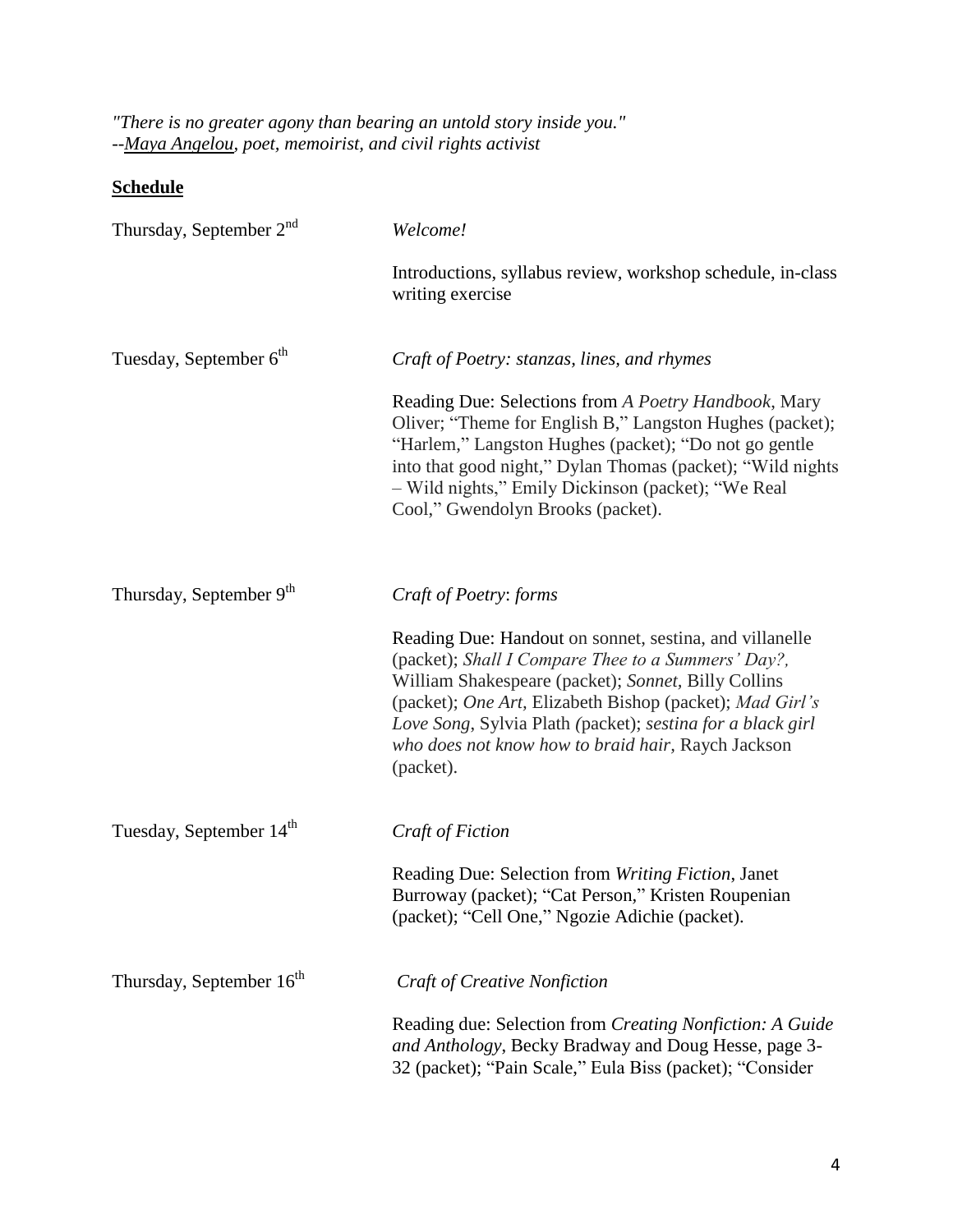|                                      | the Lobster," David Foster Wallace (packet);" "Burls,"<br>Bernard Cooper (packet).                                                                                                                                                                 |
|--------------------------------------|----------------------------------------------------------------------------------------------------------------------------------------------------------------------------------------------------------------------------------------------------|
| Tuesday, September 21 <sup>st</sup>  | Point of view                                                                                                                                                                                                                                      |
|                                      | Reading due: "Interstellar," Rebecca McClanahan (packet);<br>"A Small Place," Jamaica Kincaid (packet); "The Other<br>Nate Marshall," Nate Marshall (packet); "How to be an<br>Other woman," Lorie Moore (packet).                                 |
| Thursday, September 23rd             | Nature and Place                                                                                                                                                                                                                                   |
|                                      | Reading due: Selections from Black Nature; "Getting<br>Along with Nature," Wendell Berry (packet)<br>Group 1 workshop submission due                                                                                                               |
| Tuesday, September 27 <sup>th</sup>  | <b>Group 1 workshop</b>                                                                                                                                                                                                                            |
| Thursday, September 30 <sup>th</sup> | <b>Nature and Place</b>                                                                                                                                                                                                                            |
|                                      | Reading due: Selections from <i>Black Nature</i> ; "And of Clay<br>are we Created," by Isabel Allende, translated by Margaret<br>Seyers Peden (packet)<br>Group 2 workshop submission due                                                          |
| Tuesday, October 5 <sup>th</sup>     | Group 2 workshop                                                                                                                                                                                                                                   |
| Thursday, October 7 <sup>th</sup>    | Writing into Tragedy                                                                                                                                                                                                                               |
|                                      | Reading Due: "The Day Lady Died," Frank O'hara<br>(packet); "USA V. Cuba," Hanif Willis-Abdurraqib<br>(packet); "Jakarta, January," Sarah Kay (watch); "The<br>Fourth State of Matter," Jo Anne Beard (packet).<br>Group 3 workshop submission due |
| Tuesday, October 12 <sup>th</sup>    | <b>Group 3 workshop</b>                                                                                                                                                                                                                            |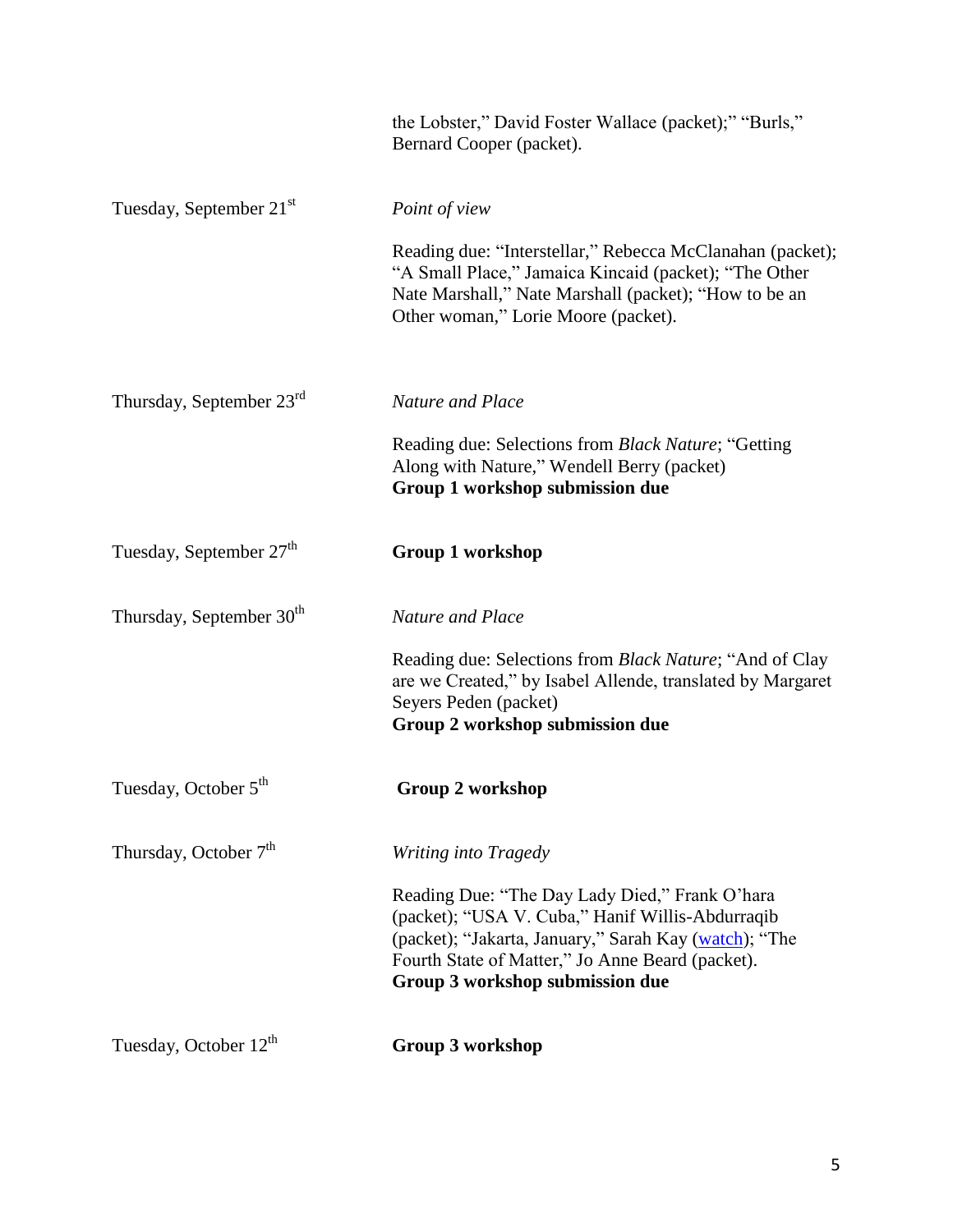| Thursday, October 14 <sup>th</sup>  | Writing into Tragedy                                                                                                                                                                                                            |
|-------------------------------------|---------------------------------------------------------------------------------------------------------------------------------------------------------------------------------------------------------------------------------|
|                                     | Reading due: "Let's Go to the Videotape," by Fiona<br>Maazel (packet); "Two men arrive in a Village," by Zadie<br>Smith (packet).                                                                                               |
|                                     | Group 4 workshop submission due                                                                                                                                                                                                 |
| Tuesday, October 19th               | <b>Group 4 workshop</b>                                                                                                                                                                                                         |
| Thursday, October 21 <sup>st</sup>  | Writing love, writing heartbreak                                                                                                                                                                                                |
|                                     | Reading due: "Mothers," Carmen Maria Machado (packet);<br>"My Son Wants to Know who his Biological Father is,"<br>Blas Falconer (packet); "The Love of my Life," Cheryl<br>Strayed (packet).<br>Group 5 workshop submission due |
| Tuesday, October 26 <sup>th</sup>   | Group 5 workshop                                                                                                                                                                                                                |
| Thursday, October 28 <sup>th</sup>  | Writing the self                                                                                                                                                                                                                |
|                                     | Reading due: Heavy, Kiese Laymon, part 1<br>Group 1 workshop submission due                                                                                                                                                     |
| Tuesday, November 2 <sup>nd</sup>   | <b>Group 1 workshop</b>                                                                                                                                                                                                         |
| Thursday, November 4 <sup>th</sup>  | Writing the self                                                                                                                                                                                                                |
|                                     | Reading due: <i>Heavy</i> , Kiese Laymon, part 2<br>Group 2 workshop submission due                                                                                                                                             |
| Tuesday, November 9th               | Group 2 workshop                                                                                                                                                                                                                |
| Thursday, November 11 <sup>th</sup> | Words as Resistance                                                                                                                                                                                                             |
|                                     | Reading due: "Still I Rise," Maya Angelou; "Won't you<br>celebrate with me," Lucille Clifton; "At last the new<br>arriving," Gabrielle Colvocoressi; "Facing It," Yusef                                                         |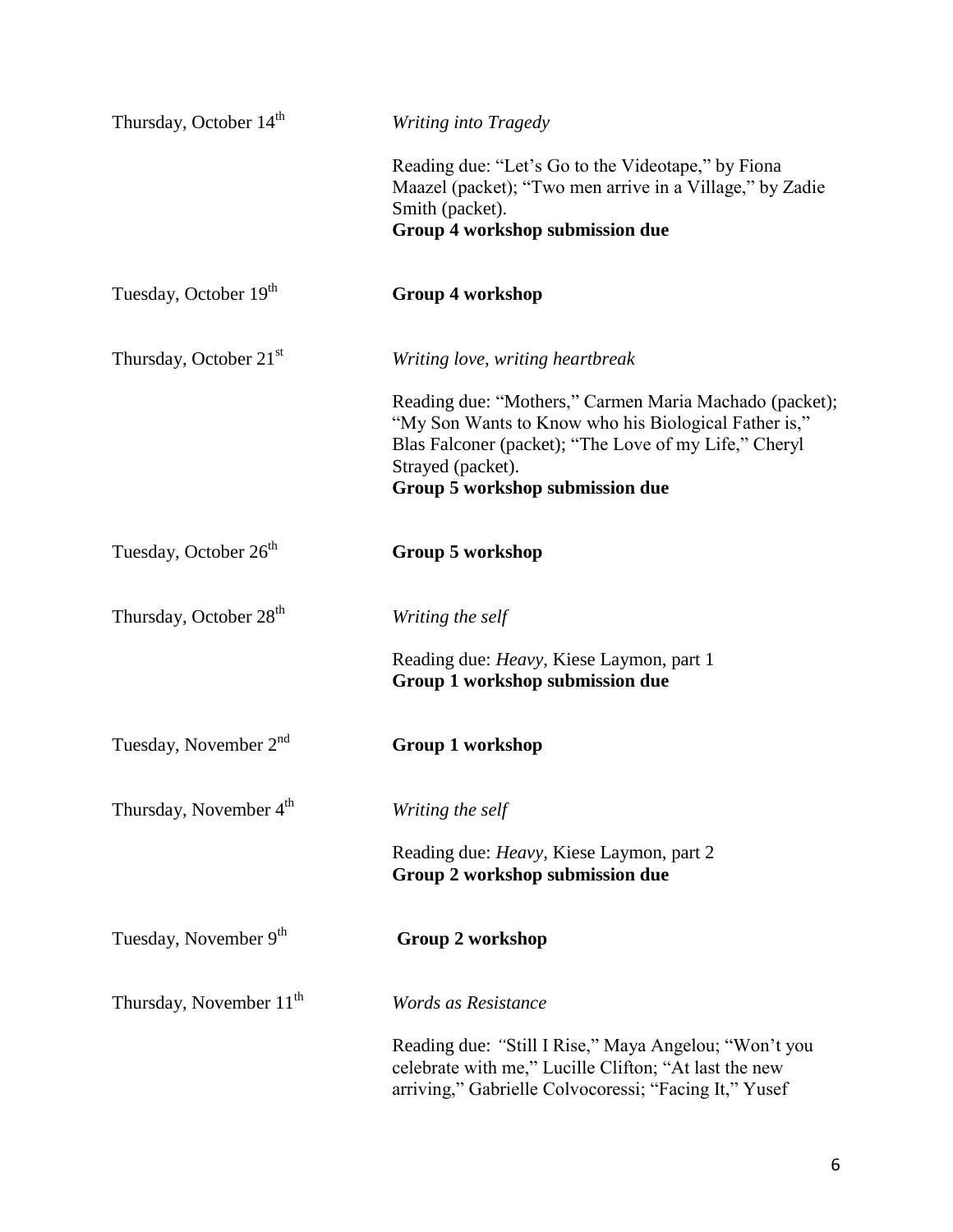|                                     | Komunyakaa; "Art of Resistance: Chorus," on <i>Call Your</i><br>Girlfriend podcast (listen).<br>Group 3 workshop submission due                                                      |
|-------------------------------------|--------------------------------------------------------------------------------------------------------------------------------------------------------------------------------------|
| Tuesday, November 16 <sup>th</sup>  | Group 3 workshop                                                                                                                                                                     |
| Thursday, November 18 <sup>th</sup> | Words as Resistance                                                                                                                                                                  |
|                                     | Reading due: "High-functioning" and "Perdition Days,"<br>Esmé Weijun Wang (packet); "Letter from a Region in my<br>Mind," James Baldwin (packet).<br>Group 4 workshop submission due |
| Tuesday, November 23rd              | <b>Group 4 workshop</b>                                                                                                                                                              |
| <b>Thanksgiving Recess</b>          |                                                                                                                                                                                      |
| Tuesday, November 30 <sup>th</sup>  | <b>Inventive Genre</b>                                                                                                                                                               |
|                                     | Reading due: "Migrate," Elizabeth Graver (packet), "Black<br>Box" Jennifer Egan (packet); "Paper Menagerie," Ken Liu<br>(packet).                                                    |
| Thursday, December $2nd$            | Writing on Writing                                                                                                                                                                   |
|                                     | Reading due: <i>Bird by Bird</i> , Anne Lamott, part 1<br>Group 5 workshop submission due                                                                                            |
| Tuesday, December 7 <sup>th</sup>   | Group 5 workshop                                                                                                                                                                     |
| Thursday, December 9th              | Writing on writing                                                                                                                                                                   |
|                                     | Reading due: <i>Bird by Bird</i> , Anne Lamott, part 2                                                                                                                               |
| Tuesday, December 14 <sup>th</sup>  | <b>Last Class!</b>                                                                                                                                                                   |
| Friday, December 17 <sup>th</sup>   | <b>Final Portfolio and Journal entries due</b>                                                                                                                                       |